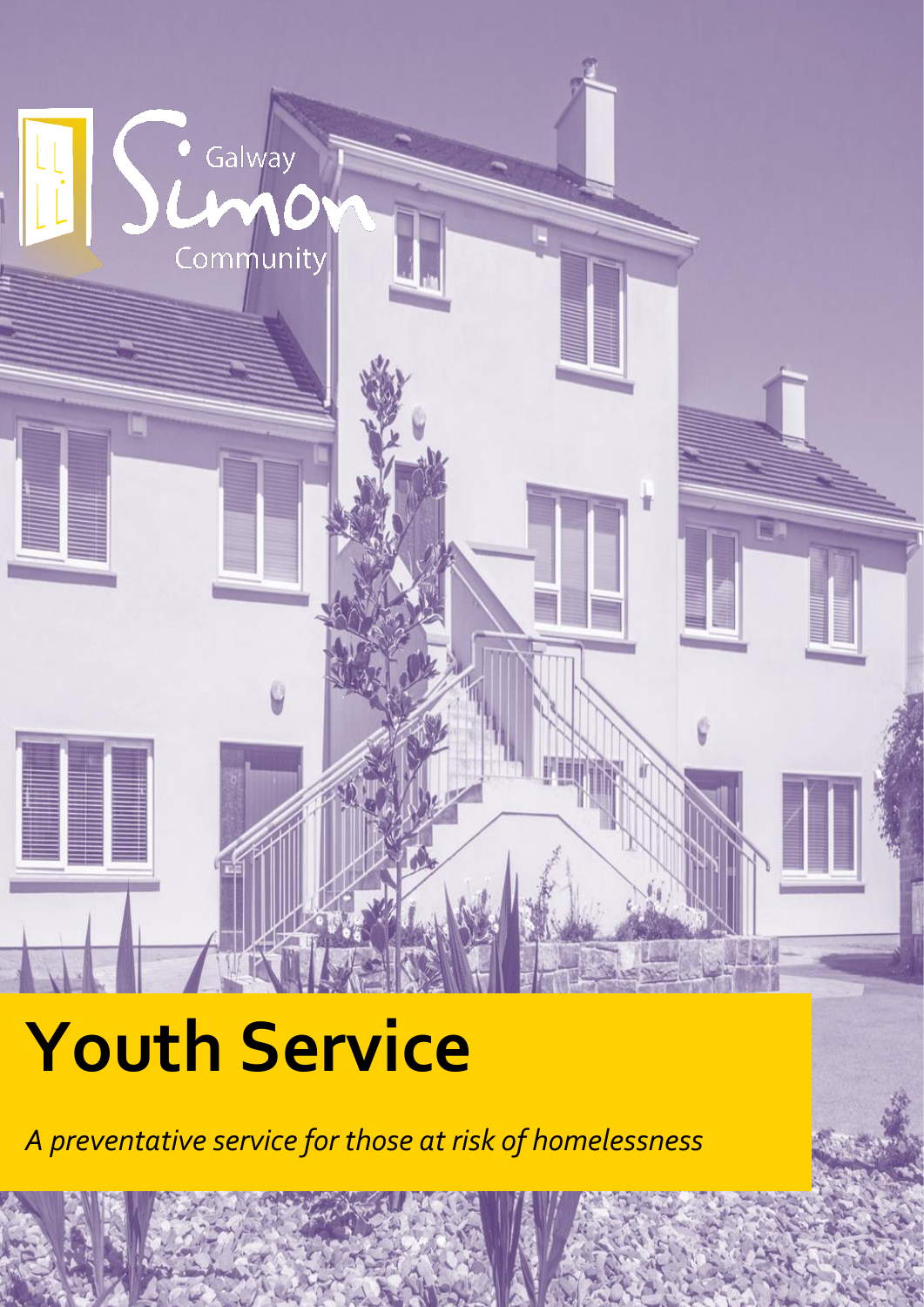

#### **CONTENTS**

| <b>Service Concept</b>                                             | $\mathbf{2}$ |
|--------------------------------------------------------------------|--------------|
| <b>Benefit Analysis</b>                                            | 4            |
| <b>Appendix 1: Added Value</b>                                     | 6            |
| Psychology                                                         |              |
| <b>Occupational Therapy</b><br>٠                                   |              |
| <b>Addiction &amp; Relapse Prevention Counselling</b><br>$\bullet$ |              |
| <b>Community Detox</b><br>$\bullet$                                |              |
| <b>Health Supports</b><br>٠                                        |              |
| Meaningful use of time<br>$\bullet$                                |              |
| Access to respite or alternative accommodation<br>$\bullet$        |              |
| <b>Estate Management</b>                                           |              |
| <b>Appendix 2: Back up Supports</b>                                | 8            |
| On call support                                                    |              |
| Policies & Procedures<br>$\bullet$                                 |              |
| <b>Health &amp;safety</b><br>$\bullet$                             |              |
| Property Management and Maintenance<br>$\bullet$                   |              |
| <b>Human Resources</b><br>$\bullet$                                |              |
| <b>Staff Support</b><br>$\bullet$                                  |              |
| <b>Appendix 3: How the Service Works</b>                           | 9            |
| Referrals                                                          |              |
| Allocations<br>$\bullet$                                           |              |
| Support plans<br>٠                                                 |              |
| Residential<br>$\bullet$                                           |              |
| Resettlement<br>$\bullet$                                          |              |
| <b>Tenancy Sustainment</b><br>$\bullet$                            |              |
| <b>Appendix 4: Service Overview</b>                                | 11           |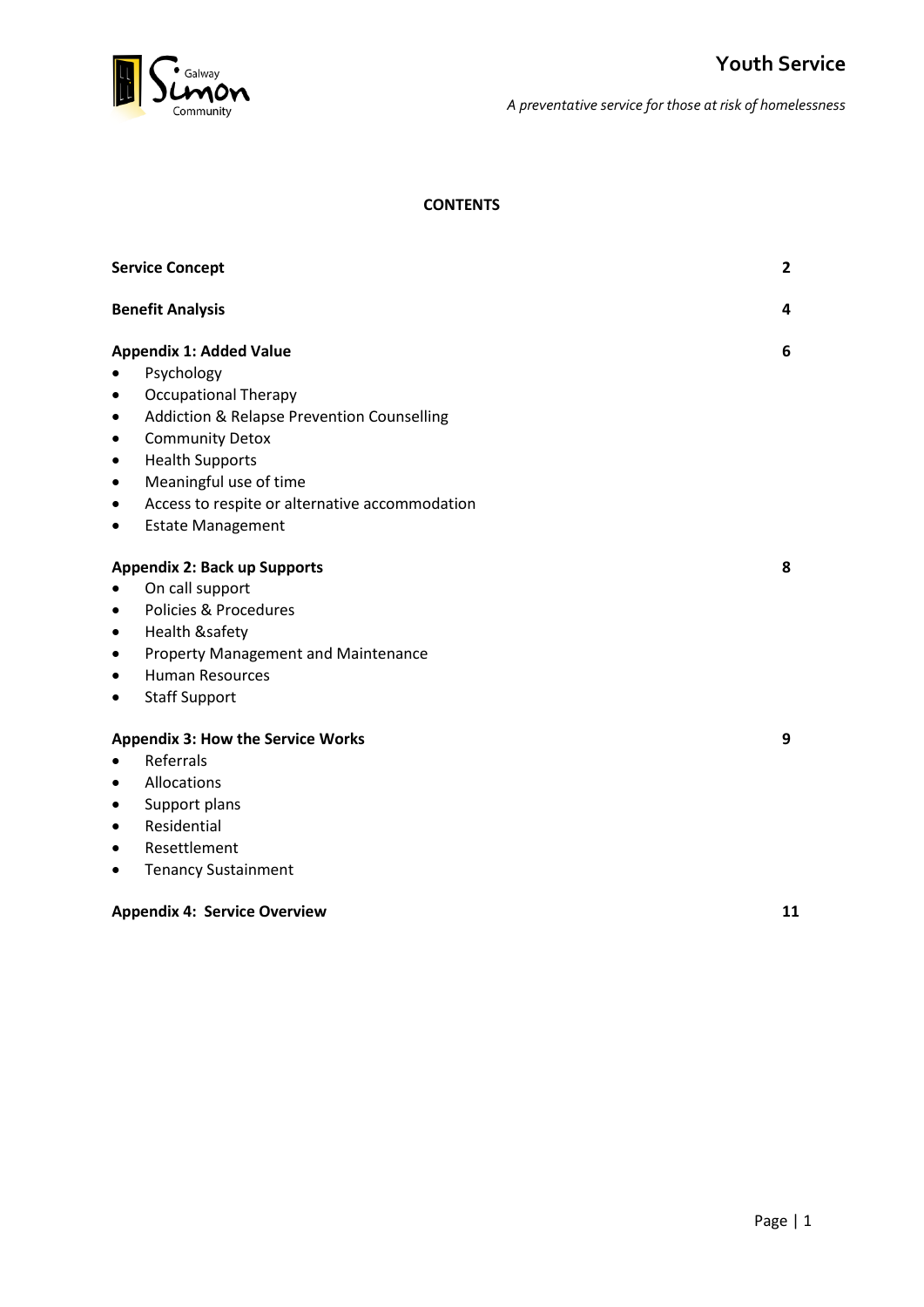

#### **Service Concept**

Galway Simon Community (GSC) operates a dedicated Youth Service, working with 18-25 year olds who are homeless or at risk of homelessness. Galway Simon Community have worked in partnership with Galway City Council and Tusla to develop and expand the Service.

The current service, established in late 2016, has the capacity to work with up to 30 clients at any one time, a key feature of which is access to 12 units of accommodation which can be used for those requiring transitional housing supports or respite, as part of their overall support plan. The accommodation is provided in partnership with Galway City Council with staffing costs funded by the Housing Department.

In addition, the project supports young people who are at risk of homelessness with a prevention service, providing them with practical support and assistance to hold on to a tenancy or find private rented accommodation as appropriate. Where young people who have been referred to the Service secure accommodation, either in the Private Rental Market or a Social Housing Tenancy, they are provided with an assertive Tenancy Sustainment Service, for as long as they need it.

Referrals for the Service come from a variety of sources. Most referrals are from Túsla, either from Aftercare, or Social Work. Clients are also referred by Galway City Council, the HSE, Probation Services, Youth Services and Homeless Services. The project was developed in response to concerns about the escalating numbers of young people presenting to Emergency Homeless Services. The project has a mission to minimise the risk of young people requiring Emergency Homeless Accommodation. All the clients of the Youth Service are young people who have suffered multiple disadvantage in their young lives, indeed many have been in the formal care system and have aftercare support. It is also noteworthy that clients of the Service who do not have aftercare support, are often those grew up in families where there were welfare concerns, and to whom family support was delivered, but after turning 18 they are outside of their family of origin without aftercare supports. These young people can be extremely vulnerable to homelessness, and often have significant difficulties with emotional regulation, have had difficulties completing education, and experience significant challenges building stability in their lives.

The service works with young adults, male and female, aged 18-25 who are experiencing homelessness or are at risk of homelessness in Galway. The young people with whom the Service works are supported to develop and enhance their skills so that they can live independently and avoid falling into a cycle of homelessness. A key focus of the service is to support young people in accessing education, employment and training opportunities. GSC work closely with the individual to develop a support plan towards their identified goals. The Service works in conjunction with existing community supports to achieve this aim.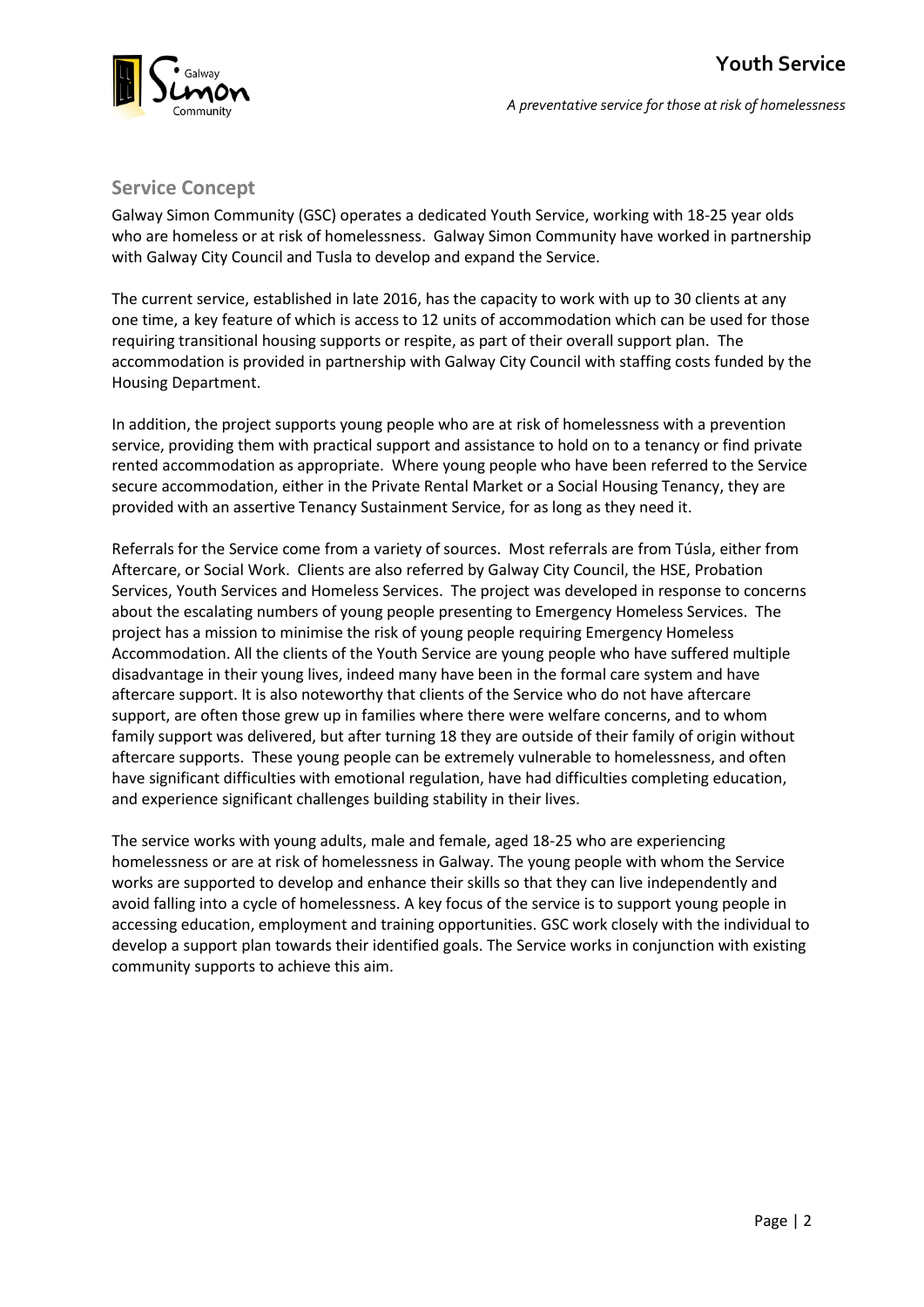



#### Tui Bhriain

As part of an innovative approach to reducing youth homelessness, Galway Simon Community Youth Service has access to four two-bedroomed apartments (Tui Bhriain) for identified young people. The apartments do not have staff located on site, but support staff link with the individual on a weekly or needs basis.

This type of support enables the individual to live independently, while at the same time having access to support staff if any difficulties arise. All clients accessing Tui Bhriain are required to engage in our Six Level Transition Programme, and engage with their key worker.

The Outcomes for young people who have accessed Tui Bhriain have been positive and the ongoing provision of Tenancy Sustainment Services to all clients resettled has meant young people accessing the Service have avoided Emergency Homelessness. The majority have secured accommodation in the Private Rented Sector. The Service has also accepted referrals from Emergency Services. Young people in Tui Bhriain have also been nominated for long term accommodation available to clients of Galway Simon as part of as part of a Housing Led initiative, particularly where parents had previously been known to Homeless Services.

#### Fana Burca

In 2020 the number of accommodation units available to the project increased by 4. The units of accommodation are at Fana Burca, across two properties that were previously managed by Tusla. Tusla have met the capital costs of refurbishing the properties.

#### Tusla CAS

Galway Simon Community have partnered with Tusla and Galway City Council to purchase properties under the Tusla CAS Scheme. This programme gives priority to meeting the accommodation needs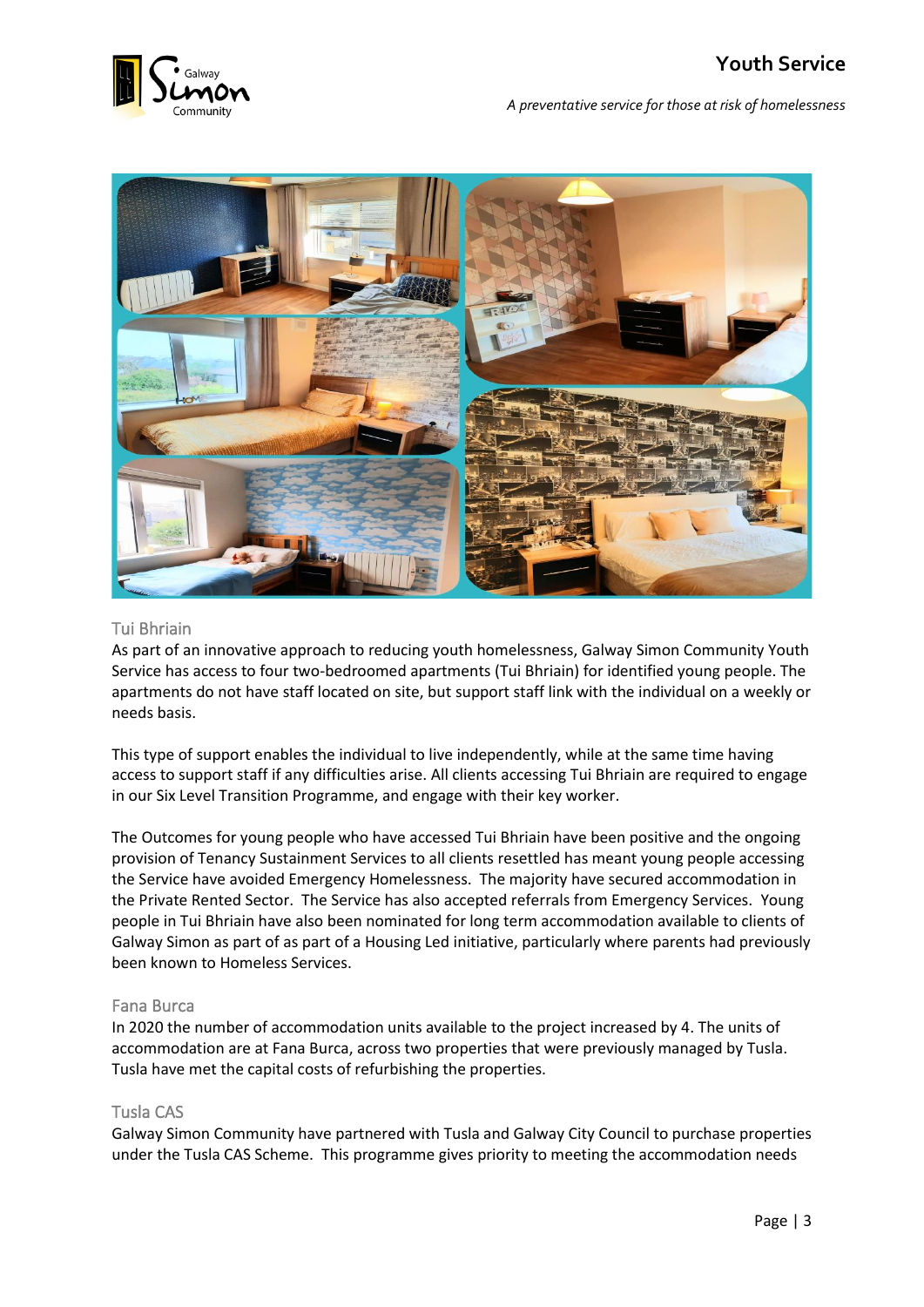

of young adults who have been linked with Tusla Aftercare. Three properties have been purchased to date.

The GSC team have responsibility for the running of the service, including the referral process, the development of appropriate living skills and any additional programmes for each young person. Staff are skilled in providing key working support and in preparing the young people for independent living. All GSC services operate from a person centred perspective, and are delivered flexibly to meet the individual needs of our clients. All those accessing our services are supported to be empowered to take their own decisions and direct their own lives and support plans through engagement with our programmes and their key worker.

All at Galway Simon Community value and recognise the importance of a multi-disciplinary approach and foster close working relationships with all those involved in the care and support of our clients. We also implement proactive estate management practices to support the development of our services in the local community. We will carry out maintenance of the property and ensure it is kept to the standards required (reference lease).

#### **Benefit Analysis**

Over the period of Rebuilding Ireland, the numbers of young people becoming homeless increased steadily.

| <b>Rationale</b>                                                                                                                                                                                                                                | <b>Benefit Analysis</b>                                                                                                                                                                                                                   |
|-------------------------------------------------------------------------------------------------------------------------------------------------------------------------------------------------------------------------------------------------|-------------------------------------------------------------------------------------------------------------------------------------------------------------------------------------------------------------------------------------------|
| Shortage of Accommodation for YP exiting the<br>care system, or presenting to homeless services<br>arising from family breakdown at early<br>adulthood.                                                                                         | The expansion of the service in 2021 increased<br>the potential to offer accommodation to those<br>who need it. A further benefit is that there is an<br>alternative to a more city centre location which<br>can be problematic for some. |
| Ongoing increases in the numbers of young<br>people presenting as homeless and at risk of<br>becoming entrenched in homelessness.                                                                                                               | An expanded Service of bespoke and targeted<br>supports for young people keeping them out<br>emergency homelessness, reduces the risk of<br>long term entrenchment in Homeless Services.                                                  |
| There is an intergenerational element to<br>homelessness, where young people whose<br>parents have been known to adult services, and<br>who have themselves been in care, have<br>greater difficulties engaging with the aftercare<br>pathways. | Since its inception the Youth Service has<br>engaged with a number of young people who<br>meet this criteria and have secured long term<br>housing solutions for them.                                                                    |
| Young people who are not formally in the care<br>system prior to the their 18 <sup>th</sup> Birthday, but who<br>are estranged from their families are<br>particularly vulnerable to Homelessness and<br>developing more complex support needs. | Intensive interventions promote and support<br>harm reduction, and access to appropriate<br>mental health and or addiction supports as<br>required by more vulnerable young people.                                                       |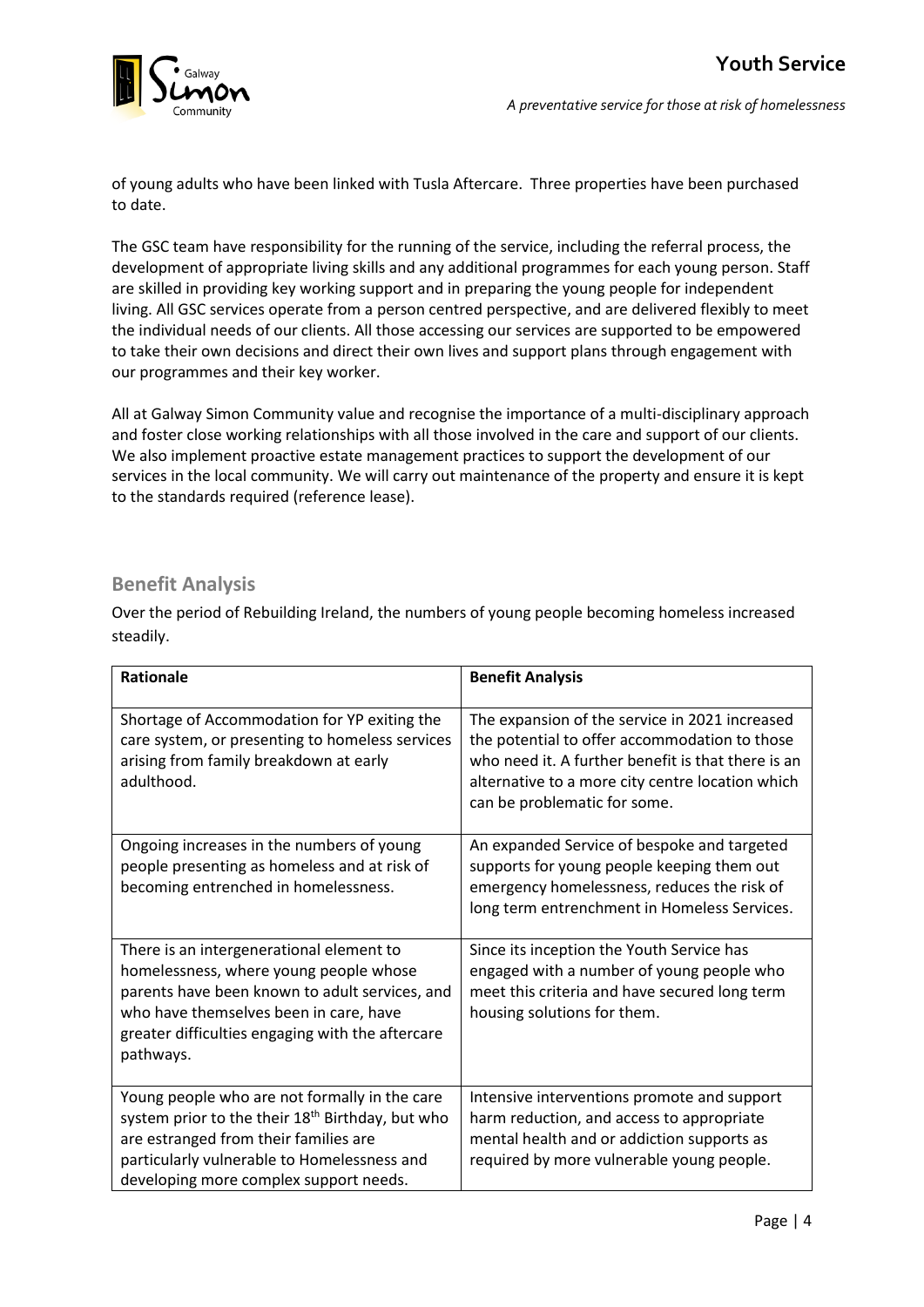

| Young people who leave the care system and<br>decide not to progress to education/ training or<br>employment are not eligible to apply for the<br>higher rate of JSA. However, this group of<br>young people are at a distinct disadvantage<br>within the current climate particularly with<br>regard to PRA in Galway City and County due to<br>competitive rental prices and shortage of<br>accommodation within the rental market. | The expansion of the Service ensures that more<br>young people are supported to engage in some<br>form of education, training and employment<br>thus creating positive relationships with others<br>who are achieving and it breaks the cycle of<br>homelessness and unemployment.                                                                                                                                                                                                                |
|---------------------------------------------------------------------------------------------------------------------------------------------------------------------------------------------------------------------------------------------------------------------------------------------------------------------------------------------------------------------------------------------------------------------------------------|---------------------------------------------------------------------------------------------------------------------------------------------------------------------------------------------------------------------------------------------------------------------------------------------------------------------------------------------------------------------------------------------------------------------------------------------------------------------------------------------------|
| Young people in Homeless Services are more<br>likely to be exposed to and participate in risk<br>taking behaviour including behaviours that puts<br>them at risk of prison, and further compounds<br>the difficulties in finding longer term solutions<br>to their housing need.                                                                                                                                                      | Galway Simon Community has a track record of<br>intensive case management with young people<br>who are engaged with the Probation and Prison<br>Services to break the cycle of homelessness and<br>prison and secure optimum longer term<br>outcomes.                                                                                                                                                                                                                                             |
| Galway Simon Community has demonstrated a<br>capacity to engage effectively and responsively<br>with vulnerable young people, providing<br>appropriate Transitional Accommodation at a<br>critical point in their lives and effectively<br>reducing the risk of long term homelessness.                                                                                                                                               | Tui Bhriain Project has reported on the benefits<br>of:<br>A sense of family and community.<br>٠<br>YP seeing their progress and<br>$\bullet$<br>achievements.<br>'Corporate parenting' which includes<br>structure and routine.<br>Engaging in some form of education,<br>training and employment thus creating<br>positive relationships with others who are<br>achieving.<br>Support to break the cycle of<br>homelessness and the need to avail of<br>homeless accommodation eg: hostels etc. |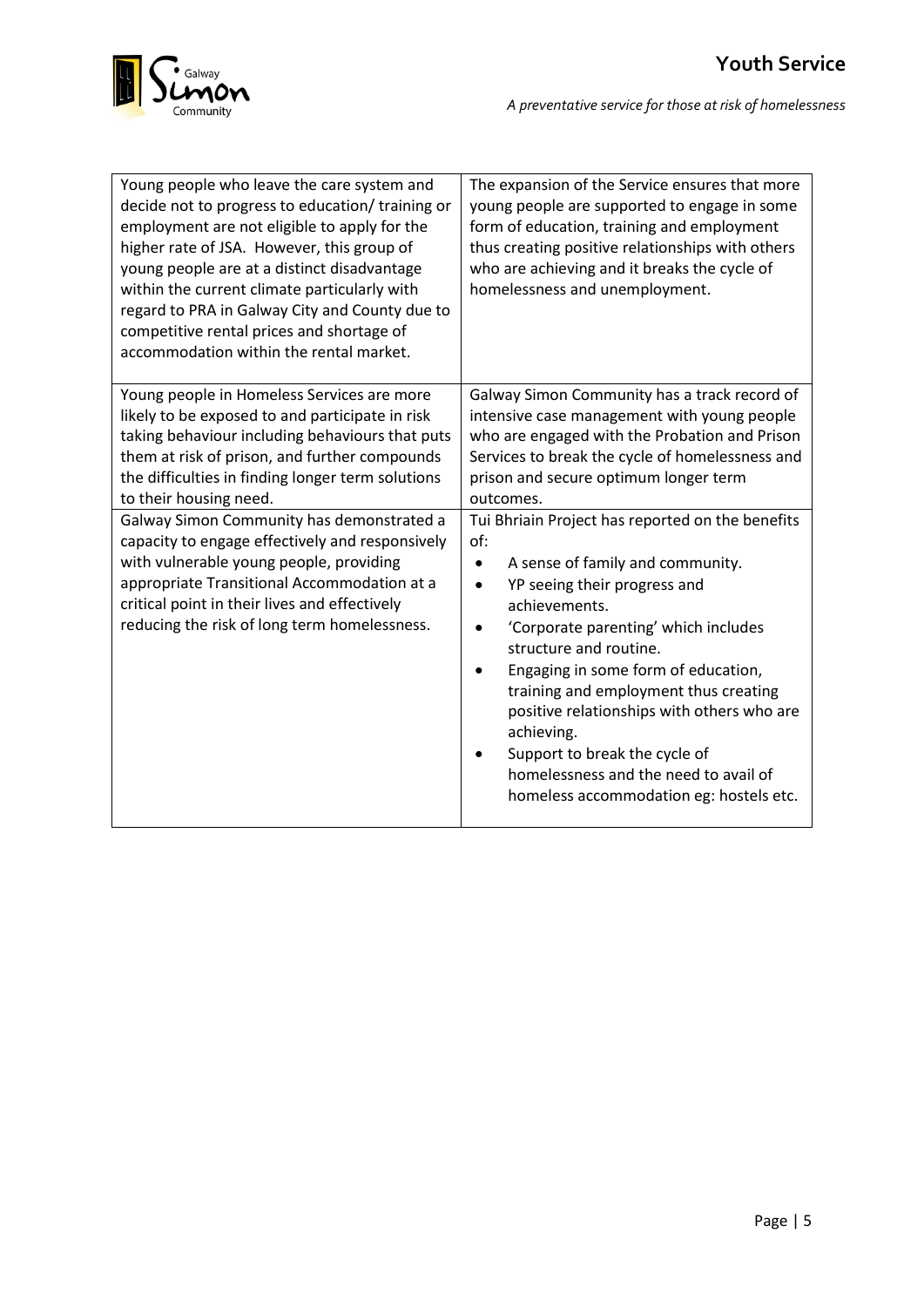#### **APPENDIX 1: Added Value from Galway Simon Community**

#### Psychology Service

Galway Simon Community employs a Senior Clinical Psychologist who supports the work of the Service, as necessary assessments can be carried out. It is ongoing work to develop a fully trauma informed approach to the work with this client group.

#### Occupational Therapy

All those accessing our services can avail of an assessment and individualised programme from our Occupational Therapist to address their needs.

#### Substance Use

Galway Simon Community currently employs 2 addiction counsellors. They provide group counselling and supports, as well as one to one sessions to those who wish to address their substance use. They also engage with the WRDATF & HSE to support clients who wish to access residential treatment services.

#### Community Detox

Galway Simon Community also operate a Community Detox Service for people with Benzodiazepiene Misuse difficulties. This is one of the Services available to clients of the Youth Service who may require support in this area.

#### Health Supports

All those accessing our services can also access our RGN and GP clinic which are provided for clients of homeless services. The clinic aims to treat the patient holistically addressing everything from acute medical complaints to advice regarding accommodation to medical card applications. The clinics provide general medical treatment as well as specialised services that are particularly relevant to marginalised patients including:

- Blood borne virus screening
- Naloxone prescribing
- Medical card application assistance
- Wound care
- STI screening
- Dental referral
- Podiatry referral (3 podiatry clinics per month operate within the homeless services)
- Minor surgery
- Flu vaccination
- Hepatitis vaccination
- Contraception

#### Meaningful use of time

Galway Simon Community deliver a Social Integration Service that provides a range of activities and learning opportunities for our clients. Young people who are part of the project have access to support to develop skills and abilities as well as identifying socially valorised roles. There is a high success rate supporting young people to access employment, education and training.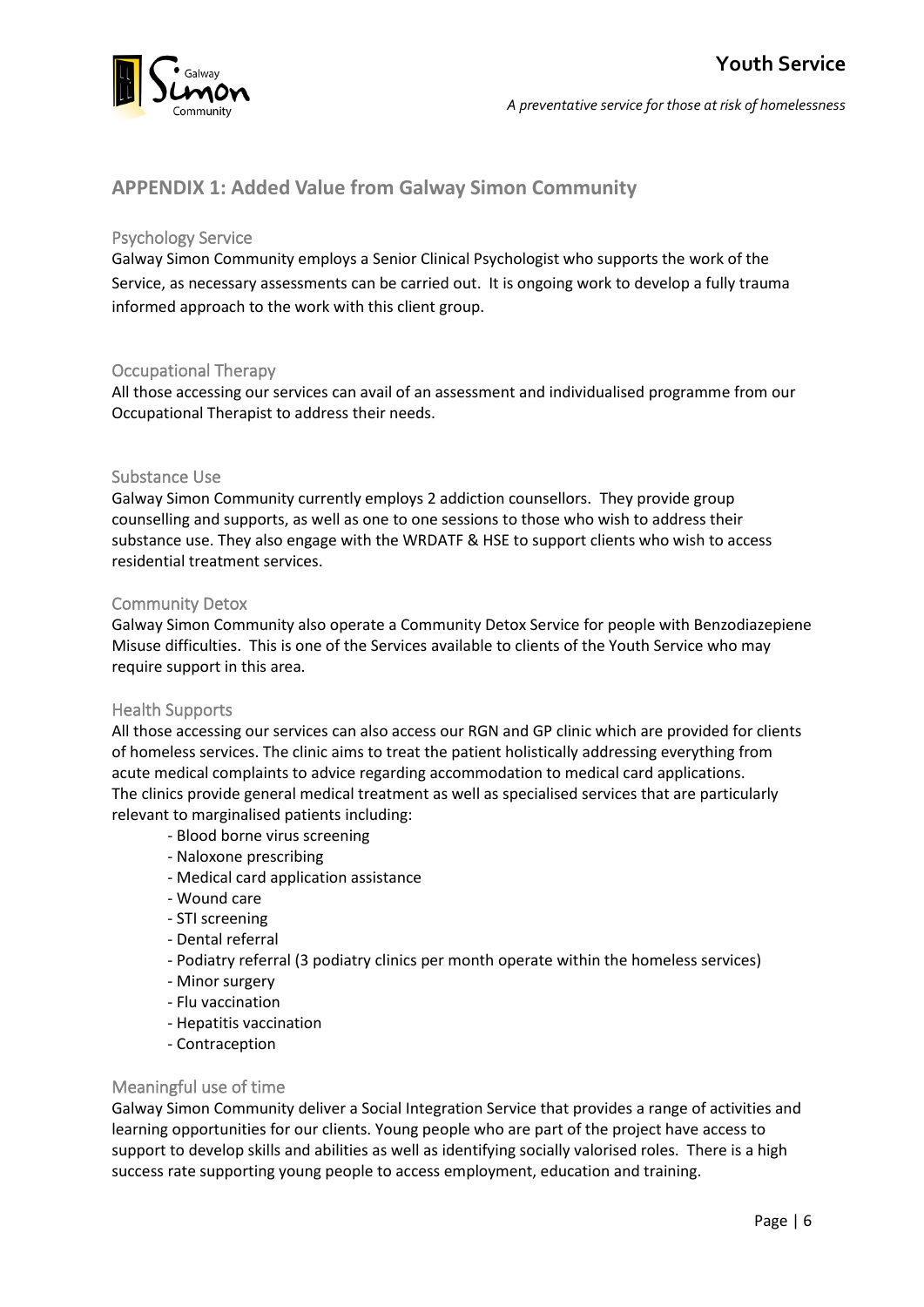

#### Access to respite or alternative accommodation

Should a young person fall into difficulty or require time away from the youth service GSC have the capacity to provide respite in one of our alternative services. We provide this in order to ensure, as much as possible, that clients will not have to access mainstream emergency homeless services.

#### Estate Management

Issues arising in relation to neighbour complaints or anti social behaviour are dealt with by our Housing Services Coordinator, which ensures Housing Support is separate to Keyworking.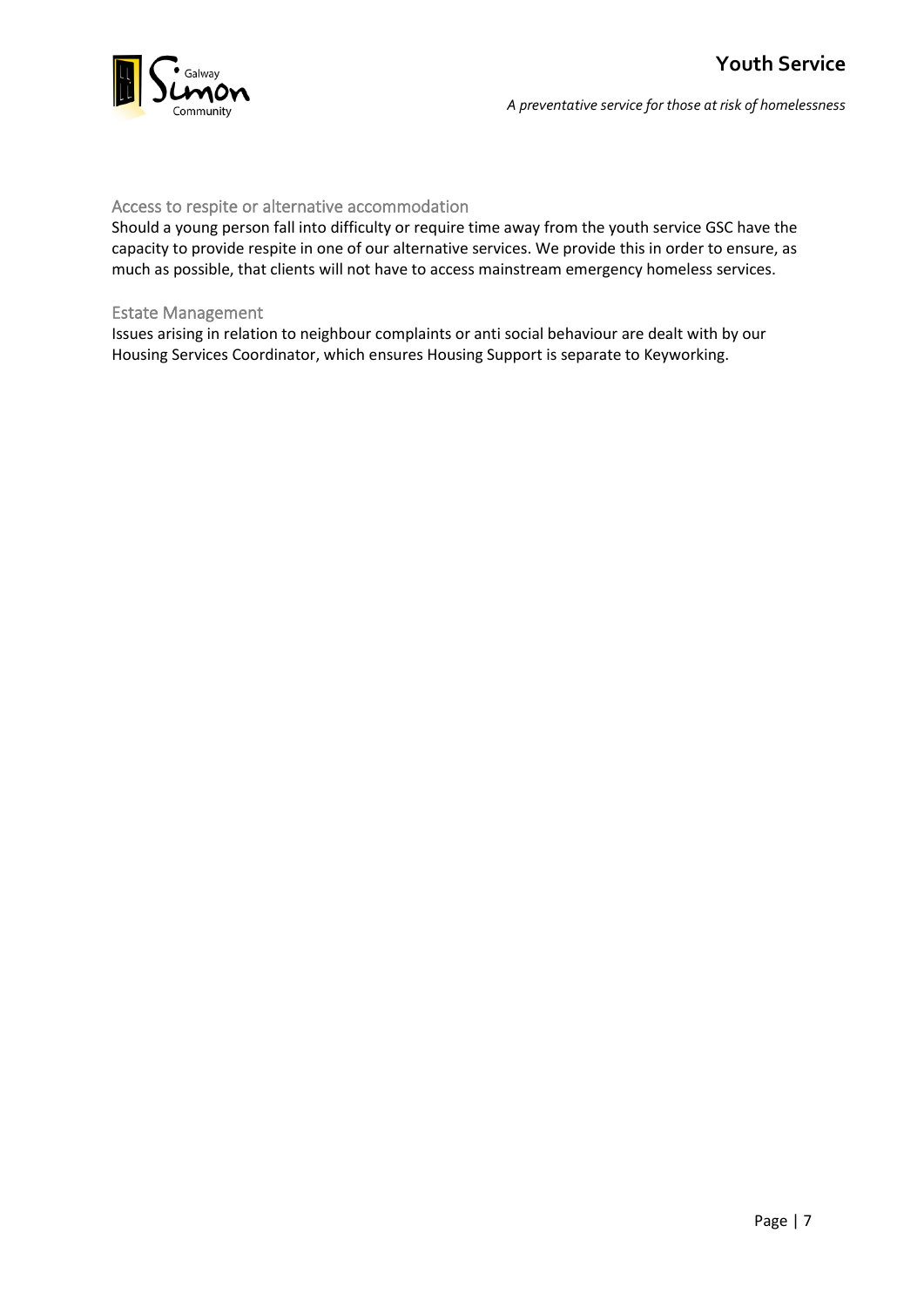

#### **APPENDIX 2: Back Up Supports**

#### On Call Support

There is access to an on-call service and support from staff working evenings and weekends and from our residential services. This ensures we have immediate back up when issues arise

#### Policies and Procedures

Galway Simon Community have an employee handbook and full suite of policies and procedures in line with legislation and best practice which underpin and inform our work. Our Quality Manager & Policy Advisory group oversee the development, review and implementation of policies across all our services.

#### Health and Safety Policy

We have an organisational Safety Statement in place and operate a comprehensive health and safety programme across all services in line with legislative requirements.

#### Property Management and Maintenance Services

We have a Property Manager & Housing Officer in place to oversee all repairs and maintenance. All properties are regularly inspected to ensure that maintenance is kept fully up to date, and a team in place to respond to urgent issues that arise.

#### Human Resources

Galway Simon Community has fully integrated the staff competency framework developed by the Dublin Regional Homeless Executive into its recruitment process. A comprehensive training programme is in place which is available to all staff members. This includes mandatory training as well as service or individual specific training in line with required needs.

#### Staff Support

We operate an Employee Assistance Programme Service that gives free and confidential access to professional counselling for all staff. Teams are supported through team meetings and one to one supervision with their line manager. We also provide access to team and individual supervision; debriefing; and facilitation following incidents or as required, with an external provider.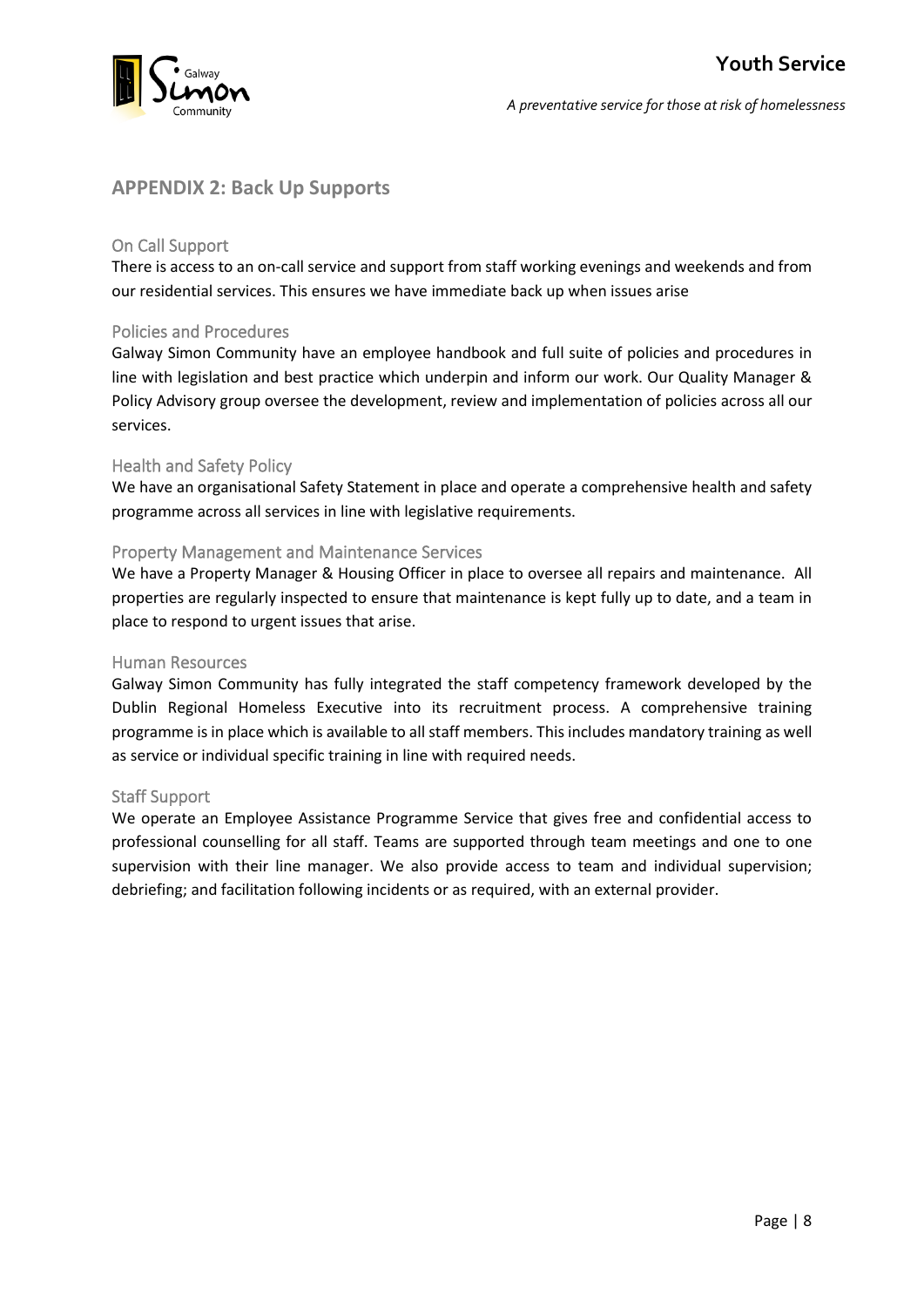

#### **APPENDIX 3: How the service works**

- Referrals: Our typical minimum referral criteria are those who meet the age limit and at least one other element of the criteria below
	- Clients aged 18-25
	- Homeless: Rough Sleeping; Sofa Surfing; in a Squat; or in Homeless Accommodation
	- At risk of homelessness: living in overcrowded or unsuitable accommodation; as well as with those whose tenancy or existing home are at risk; or have received a notice to quit
	- Identified support needs in the areas of lifeskills, education, training & employment
	- Young people leaving care who may be at risk of homelessness
	- Young people being discharged from Prison who may be at risk of homelessness
- Allocations: GSC will interview referrals put forward by GCC, TUSLA, Emergency Services, Youth Services.

We operate an allocation matrix. Clients answers are scored in interview to determine their level of need and allocations are based on the following mix per 4 units (1 high need; 2 moderate need; 1 low need). This model would be applied for all referrals. This mix of need is a key element in ensuring the success of the placement for the client.

Support: Support provided by GSC HSO & HSA staff in line with clients' individualised support plans

> Psychological, Counselling, OT support provided following referral by GSC staff to these services and based on client needs

- Residential: The housing provided by GSC is delivered as a transitional service. It is for those clients who would benefit from living in a supported environment; can live in a shared environment; and who will engage with the service and support provided. A key aspect of the service is to engage in education, training or employment. Clients who are not in a position to agree to this at the outset will not benefit from the service provided. A typical stay can be anywhere from 6 to 18 months however stays can be extended beyond this dependent on a client's needs, and where they are in the overall programme.
- Resettlement: GSC actively supports all clients and residents when moving to independent living for the first time, or to a new home. This support is again tailored to the client's individual needs and usually involves everything from sourcing and securing the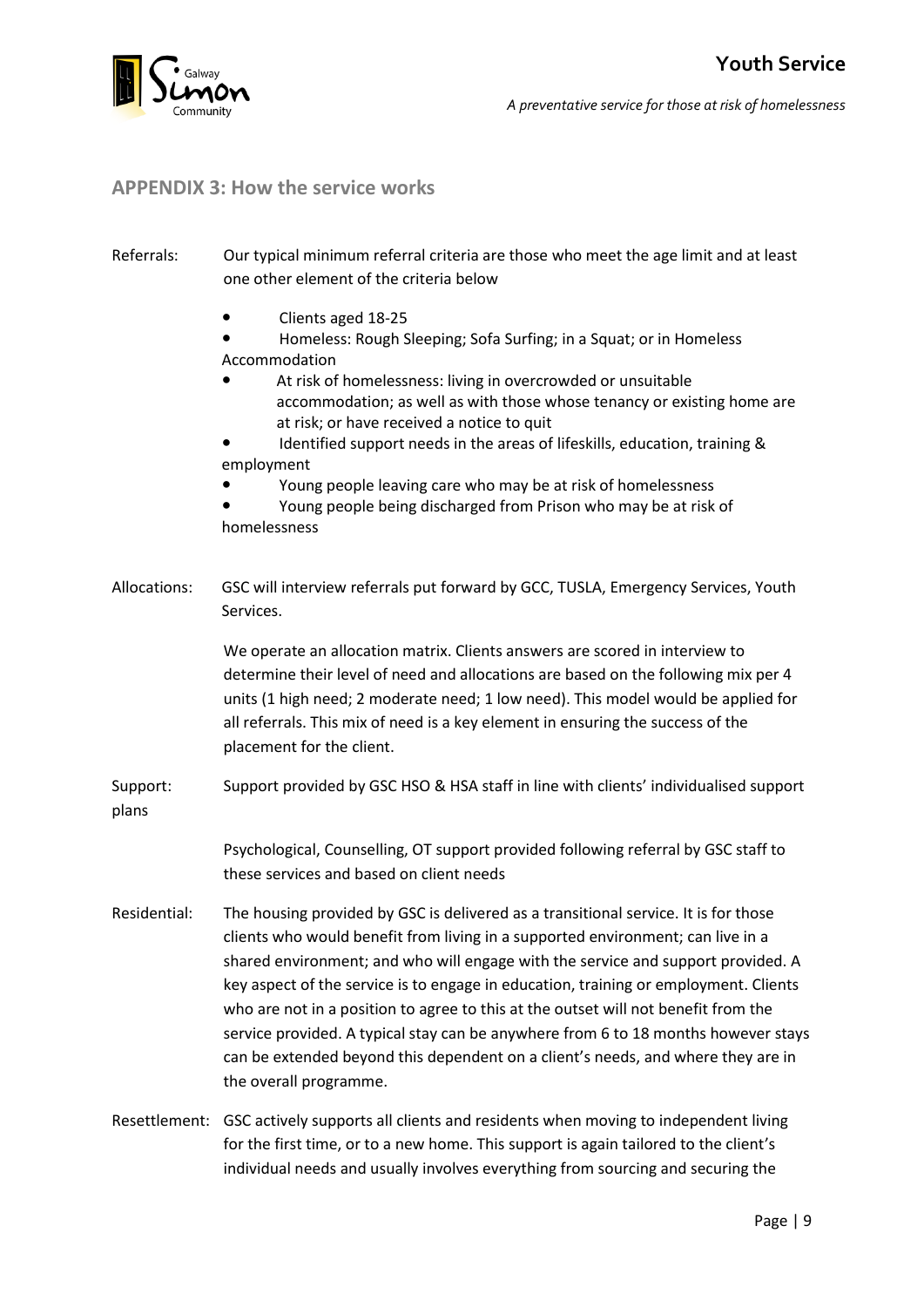

home, move in and house set up, and signposting and support to access local services.

Tenancy For some clients they require ongoing support in one or two aspects of their lives to Sustainment prevent a return to homelessness or the occurrence of avoidable crises in their lives. This support is again provided to those who have accessed the youth service in line with their needs and in some cases for up to a number of years in order to ensure they can sustain their home long term